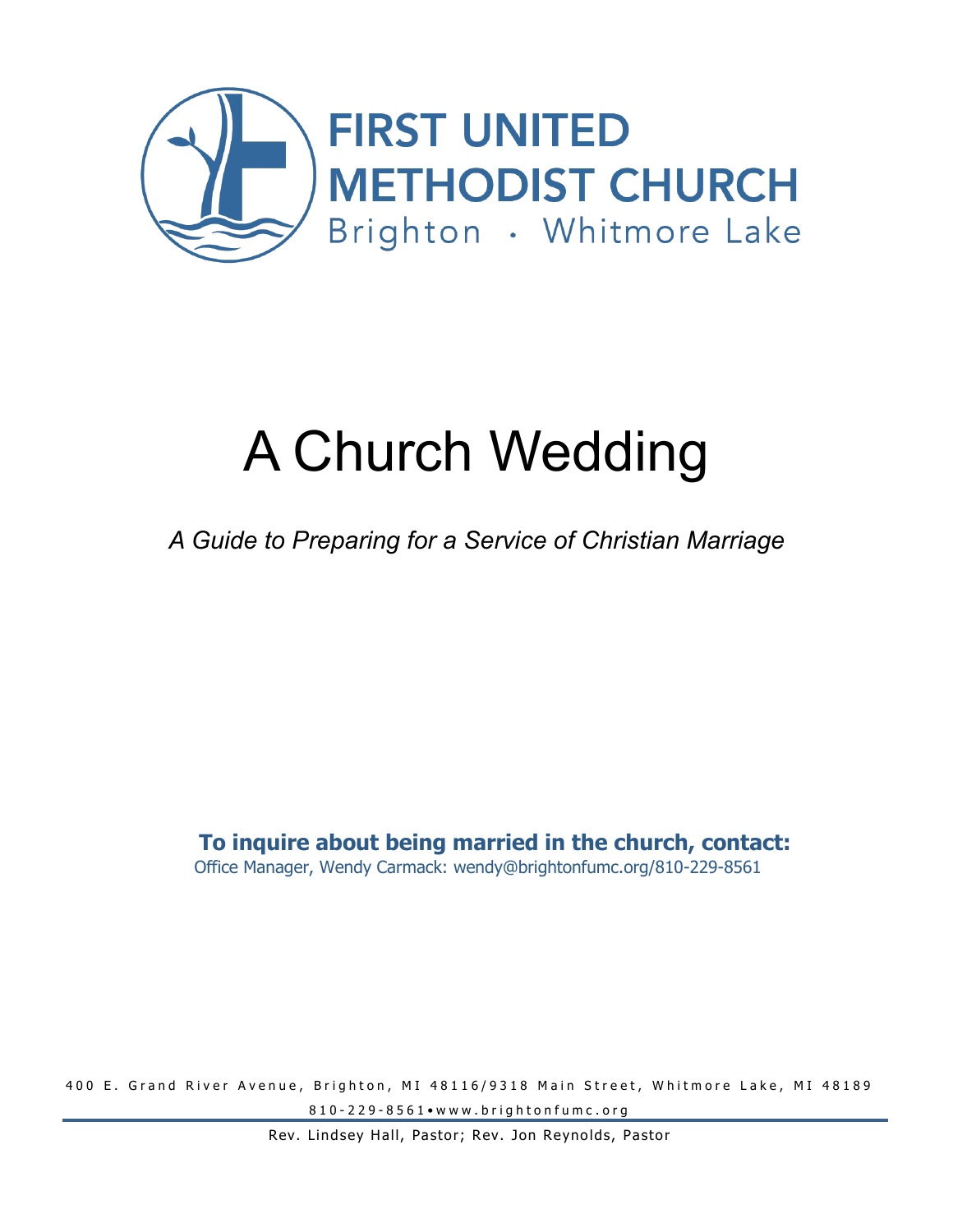### **So you're getting married…**

We are pleased and excited that you are considering our church for your wedding celebration. As Christians, it is appropriate to praise and worship God during such an important event in your life. Therefore, we hope that your wedding will be a significant and meaningful experience for you and your guests, both spiritually and emotionally. More than anything, we want you to know the transforming power of God.

Because our congregation is large and the requests for both buildings and clergy services are demanding, we primarily provide wedding services to those who are active in this congregation and their family members. If you are not currently active in a church, clergy will encourage you to attend worship. When you are part of the church community, the congregation has the opportunity to affirm and support you in your Christian marriage as a church family should.

Please read through this pamphlet, familiarize yourself with our policies, and decide whether the Brighton Campus or the Whitmore Lake Campus is the right place for you. We sincerely hope that you will find one our churches to be the perfect place to be joined together in Christian marriage; the perfect place to be transformed by God.

### **A United Methodist Wedding**

A wedding in the United Methodist Church is a service of worship. In worship, we experience the grace of Jesus Christ. Our wedding services contain Bible reading and prayer. In addition, the bride and groom offer pledges to one another, entering as equal partners into a sacred relationship that is blessed by God. Everything about the service is designed to witness that this is a Christian marriage.

### **What is required**

#### A United Methodist Clergyperson

Rev. Lindsey Hall or Rev. Jon Reynolds will officiate your wedding. If you wish to include another clergy member in your wedding, that invitation may only be extended by one of our clergy. At your first meeting with the clergy member, he or she will explain the church premarital policy, which includes the following:

#### Premarital Policy

If you do not already worship regularly with our congregation, you will be encouraged to do so during your engagement period. This will allow church members to get to know you and begin building a community of friendship and support.

Couples being married at one of our campuses must attend marriage preparation sessions with officiating clergy (cost for materials \$20.00) or through the Samaritan Counseling Center of Southeast Michigan (cost approximately \$205). The officiating clergy will provide you with the information needed to make marriage preparation session arrangements.

Our clergy will work to accommodate the creative efforts of couples who wish to write portions of the ceremony themselves, keeping in mind that the wedding ceremony will reflect the teachings of The United Methodist Church in regard to the covenant of Christian marriage. Couples may choose to include other special readings or acts, such as Symbol of Unity or Holy Communion.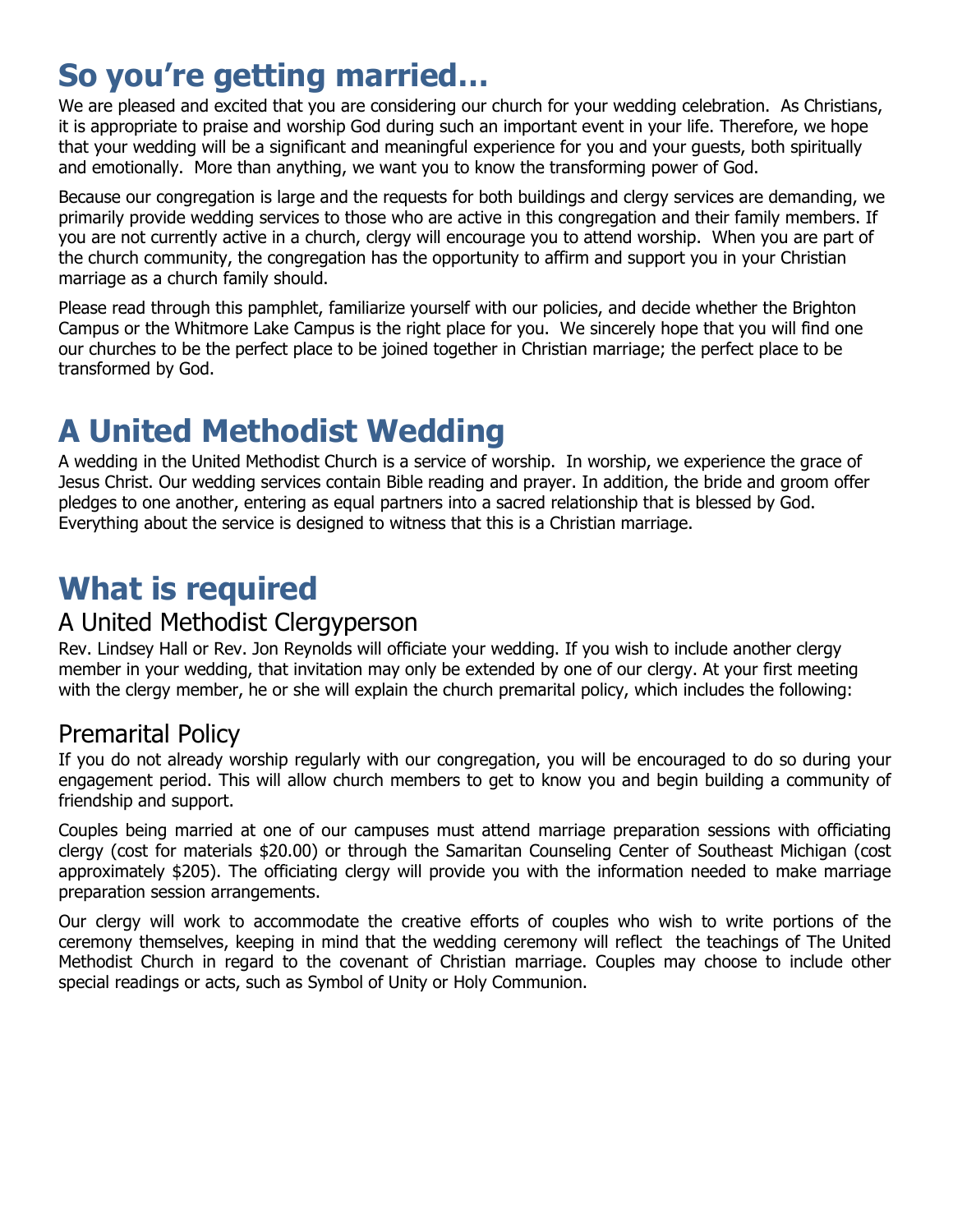### **Music and Multimedia**

### Church Musician

Our Director of Music will play for all weddings where an organist/pianist is desired. The wedding couple will be given contact information and will make arrangements to discuss the selection of music with the Director of Music. If you request special music that our musician does not have, you must secure it at your own expense (or pay the additional cost). **Wedding music selections must be determined at least one month prior to the wedding.**

#### Guest Musicians

Requests for guest musicians must be approved by the Director of Music. If you desire additional vocal or instrumental music, the soloist should contact the organist as soon as possible to arrange the necessary rehearsal times and to provide a copy of the solo for the accompanist.

### Music Selection

Like the ceremony, the music is an act of worshiping God. Sacred music of all kinds is preferred over popular and sentimental favorites. The officiating clergyperson reserves the right to make final decisions regarding music.

### Multimedia

The church's media technician will be present at the rehearsal and wedding to oversee and operate audio/ visual equipment . If you choose to use a CD/DVD or if you plan to show a video presentation before the ceremony, the media technician will discuss technical requirements with you. **All multimedia used in the ceremony must be discussed with the presiding clergy and delivered to the church no later than 7 days before the ceremony.** 

## **A Church Wedding**

#### Arrival

Arrival time on day of the wedding to be discussed with presiding clergy, as early as two hours prior to wedding ceremony.

### Flowers

Flowers and decorations are to be placed in the sanctuary on the day of the wedding, at least one hour prior to the service. Please arrange for someone to distribute flowers to the wedding party and guests, as well as to retrieve sanctuary flowers and decorations immediately afterwards. Flower arrangements can be left for Sunday worship. If a white center aisle runner is to be used, it must be a minimum of 75 feet in length at the Brighton Campus or 40 feet in length at the Whitmore Lake Campus (many florists have runners available for purchase).

#### Decorating Pews

Bows and arrangements may be attached to pew ends at the Brighton Campus with rubber bands and clips. Decorations may not be attached with tacks or adhesive tape.

### Symbols of Unity

Symbols of unity such as a Unity Candle, Sand Ceremony or Unity Cross are supplied by the bride and groom.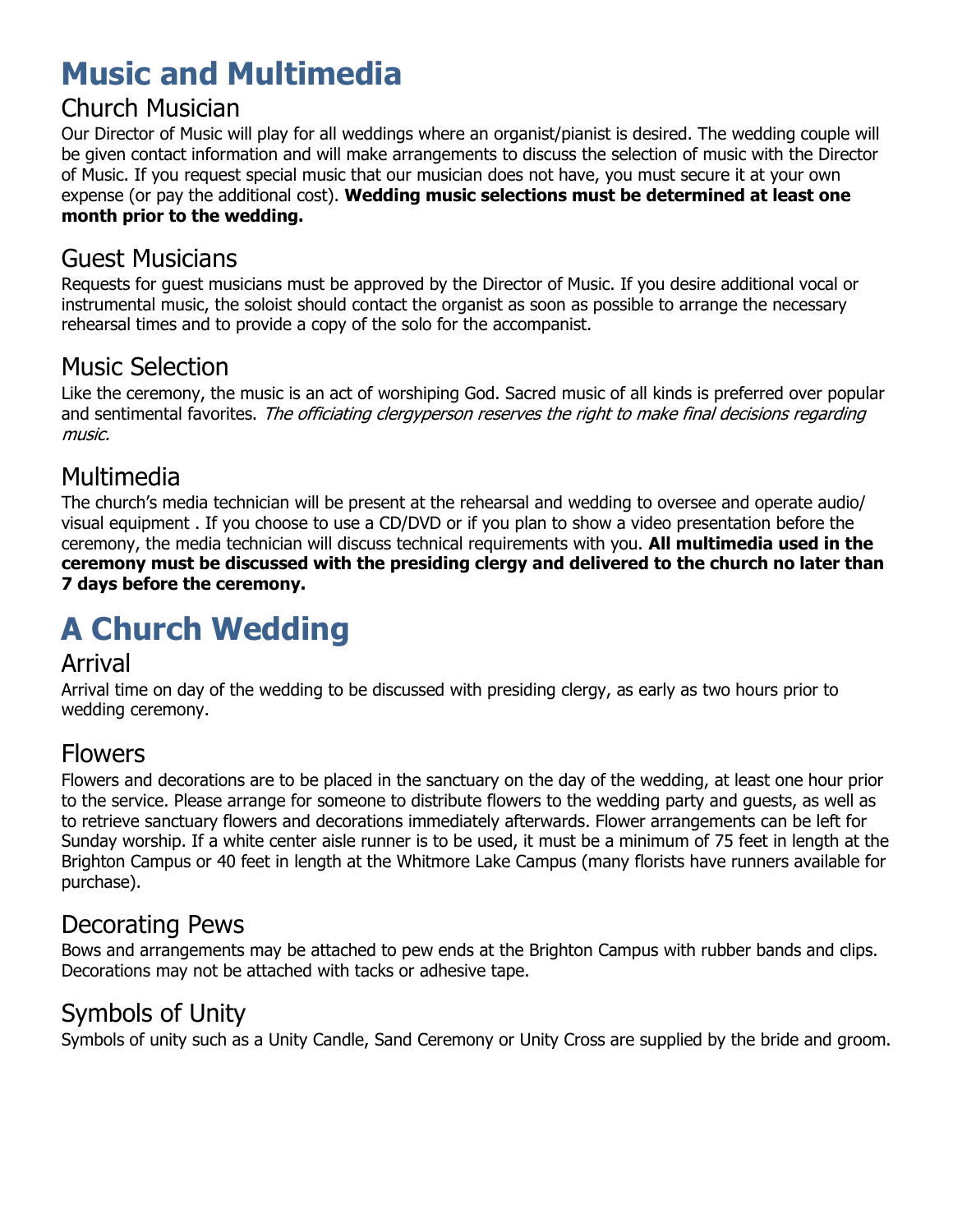### **A Church Wedding, continued**

#### Altar Candles and Cloths

The church will supply altar candles and cloths. There is a choice of altar candles and candelabra for use during the ceremony. Candles may only be used on the altar. The bride and groom can choose from the altar cloths provided. See the wedding coordinator for more information.

### Showers of Blessing

Traditional "showers of blessing" as the bride and groom exit the church, including rice and bird seed, cannot be used. Substitutes include bubbles or bells. Please do not hold receiving line at the church.

### **Church Policies**

#### Building Use

There is **No Smoking** in the building and **No Consumption of Alcoholic Beverages** on the premises, including in the parking lot and in the limousine. Please enforce this among the wedding party, family and guests. Any participant who has been consuming alcoholic beverages prior to the wedding or the rehearsal will not be permitted to participate in the ceremony.

For non-members: The privilege of church use comes with some limitations. Because you are joining with our congregation, we ask that you yield to the rules of our congregation and to the direction of our clergy and staff. This means, for instance that the position of the sanctuary furniture will be at the discretion of the clergy person presiding at your wedding. The activities of the wedding party and wedding guests while using our church will reflect and respect the beliefs and decorum of the congregation.

### Rehearsal

The rehearsal is to begin *promptly* at the designated time. Please inform the wedding party and family of the exact time and location. It will ordinarily last no longer than one hour.

### Dressing Rooms

Rooms will be available for dressing as needed. Please be sure that all personal belongings are removed after the wedding, as well as any litter, especially pins that may have fallen on the floor. Do not leave valuable items in the room during the ceremony. If you plan to provide snacks for the wedding party prior to the wedding, please consult with the wedding coordinator.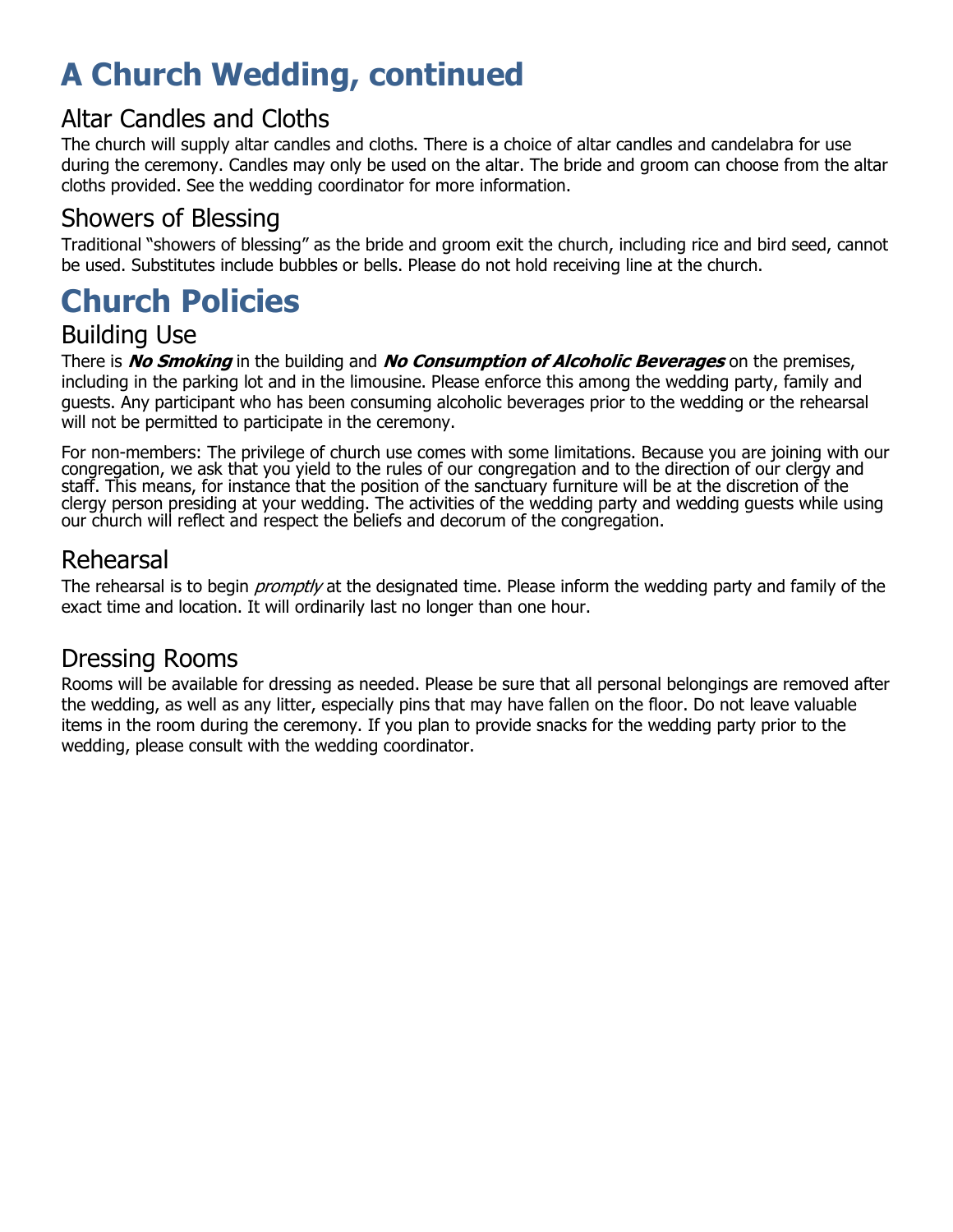### **Church Policies, Continued**

### Photography

Photographers are asked to consult with the officiating clergyperson prior to the beginning of the service. Flash photographs may be taken by the professional photographer during the processional and recessional. Non-flash photographs may be taken by the professional photographer during the service. **Flash pictures and moving around the sanctuary are not permitted during the wedding service.** Any photographs involving clergy should be taken as soon as possible after the service.

**Videotaping from a fixed position is permitted by special arrangement.** In order not to obstruct the view of the congregation members, video cameras must be on a tripod at either side of the sanctuary, NOT on the platform. The position of video camera is subject to approval by the officiating clergy.

### **Wedding Coordinator**

Each wedding party will be assigned a wedding coordinator. The Wedding Coordinator's role is to assist the entire wedding party. The coordinator will be present at the rehearsal and wedding to help and oversee the activities. You will plan the wedding service with the officiating clergy, and the wedding coordinator will facilitate your plans.

### **Wedding Ceremony Order**

Seating of Bride and Groom's Parents Entrance of Wedding Party Greeting Presentation of Bride (optional) Declaration of Intention Declaration by the Bride and Groom Response of Family and Friends Readings and/or Special Music (optional) Bible Reading Message Prayer Exchange of Vows Blessing and Exchange of Rings Declaration of Marriage Symbol of Unity (optional) Special Music (optional) Service of Holy Communion (optional) Blessing of Marriage/Benediction Introduction of Husband and Wife Wedding Party Exits